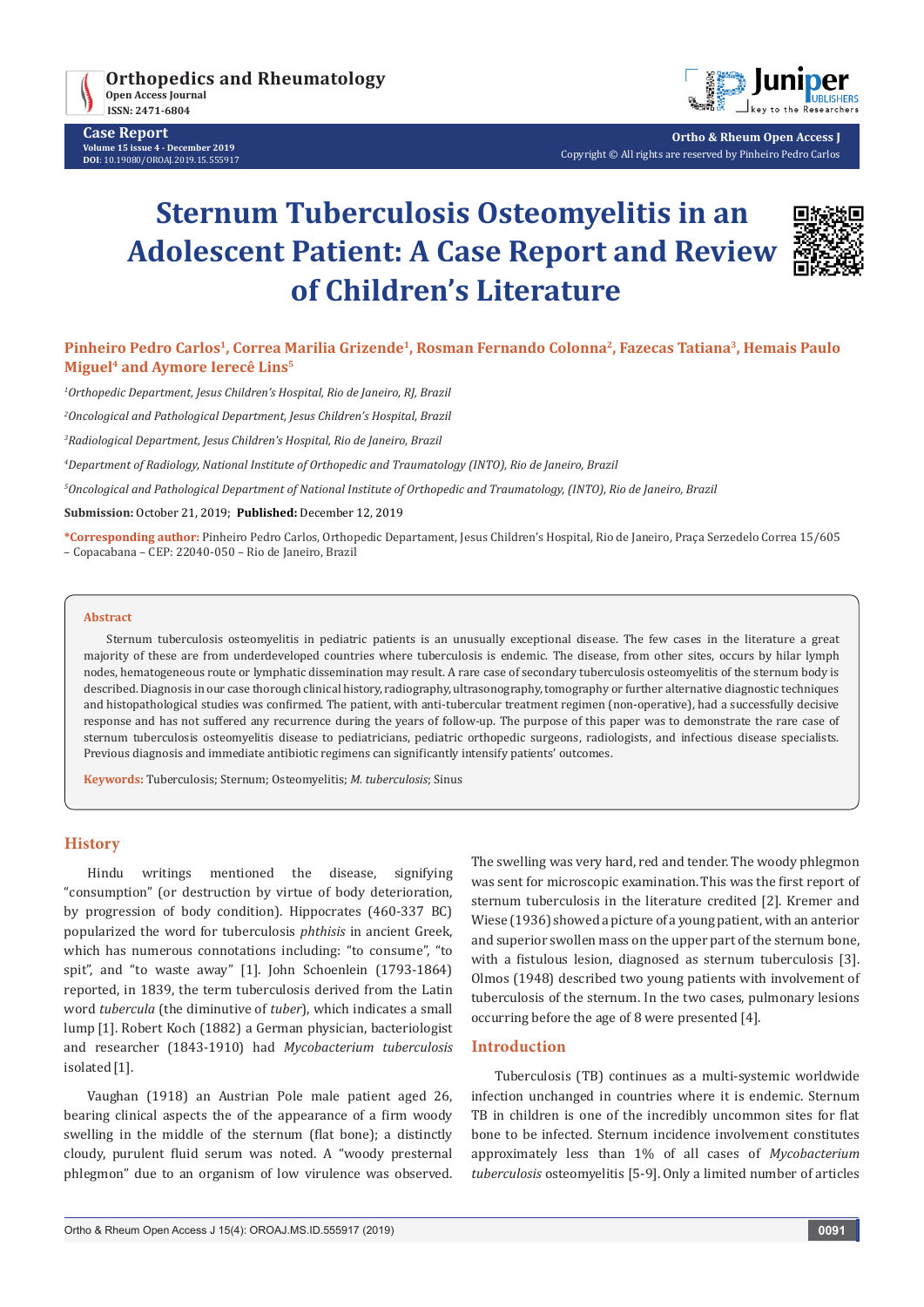of sternum TB in children's literature have been reported [3,4,7,9- 23]. In view of this, a representative case of sternum tuberculosis osteomyelitis in an immunocompetent adolescent male patient is described. A patient aged 15-year-10-month-old, with a cutaneous sinus formation over the anterior chest wall was ascertained on. The aim of this manuscript was to present an unusual case of tuberculous osteomyetilis of the sternum body area in a young patient with a secondary type (form) and multifocal sternum TB infection categorized [23]. The compelling diagnosis by image examinations and histopatology lesions of infected tissues was confirmed. An anti-tuberculous chemotherapy treatment consisting of rifampicin (RIF), isoniazid (INH), pyrazinamide (PZA) and ethambutol (EMB) was prescribed.

#### **Case Presentation**

A 15-year -10-month-old male adolescent patient (PHFS) from a low socioeconomic level family, with foot symptoms, was admitted from another hospital. Careful clinical history revealed initial symptoms 4 months ago after trauma to his left ankle with cast immobilization plus treatment with antibiotics (oxacillin) for 32 days, without any benefit. Past medical history was collaborative, comprising a positive history of Bacillus-Calmette-Guérin (BCG) vaccination. At admission as an inpatient at our hospital, physical examination revealed tenderness on the left foot over the medial malleolus and a purulent secretion (abscess) fistulous lesion were detected. His gait needed auxiliary crutches in conformity with his difficulty of performing flexion-extension of the ankle joint, which was limited. In the thorax over the sternum flat bone an ulcer on the middle portion was evidenced. An open chronic sinus formation or cold abscess (a skin fistula overlying the bone) with drainage of purulent material was noted.

#### **Image Findings (Figure 1)**

Following informed approval by the mother, a battery of investigations to confirm the diagnosis of tuberculosis was performed. Following informed consent, HIV testing method was requested. The laboratory complementary exams asked for blood count with erythrocyte sedimentation rate (ESR), anteroposterior and lateral chest radiographs as well as routine views for left ankle X-rays, ultrasonography and tomography of the chest were requested. Bone biopsies for microscopic examination of the ankle as well as of the sternum bone were required. On histopathological examination, granulomatous inflammation composing of epithelioid histiocytes, Langhans' type giant cells and typical caseous necrosis were observed. Diagnosis of TB was corroborating upon the other histopathological macroscopic findings. A standard four-drug regimen at our center, an antituberculous chemotherapy combination consisting of rifampicin (10mg/kg per day), isoniazid (10mg/kg per day), pyrazinamide (35mg/kg per day) and ethambutol (30mg/kg per day) for two months as an intensive phase patient was received. Subsequently for order seven months rifampicin (10mg/kg per day) and isoniazid (10mg/kg per day) following the national government's (World Health Organization-WHO) guidelines were used. The patient was regularly followed by visiting the outpatient department at two-month intervals until the disease healed. The tuberculous lesions of the ankle and the sternum were completely relieved after four months of medications employed. The patient satisfactory response to treatment was demonstrated. During the follow-up period there have been no recurrences of the symptoms. Full treatment duration in our patient took nine months. The authors present after six years clinical evaluations (photograph) of the patient (PHFS), aged 21-years-10-month-old, demonstrating, that a sinus over the sternum had healed.



**Figure 1:** Clinical Photograph of a 15-years -10-months-old male patient, evidence of a chronic sinus formation or cold abscess of the sternum (a skin ulcer overlying the sternum) with drainage of purulent material was observed.

#### **Results**

#### **Laboratory Findings**

Complete blood count has showed the following: red cells 5,560,000 per cubic millimeter (c.mm.), hemoglobin 12.8 gram%;

hematocrit 40%; leukocytes count 7,100/mm3 ; basophils 0%; eosinophils 1%; mielocytes 0%; metamielocytes 0%; band cells 2%; segmentated 73%; lymphocytes 20%; monocytes 4%; plaquets were 375.000/mm3 . Erythrocyte sedimentation (ERS) rate (Westergren method) was 44 mm of mercury after one hour,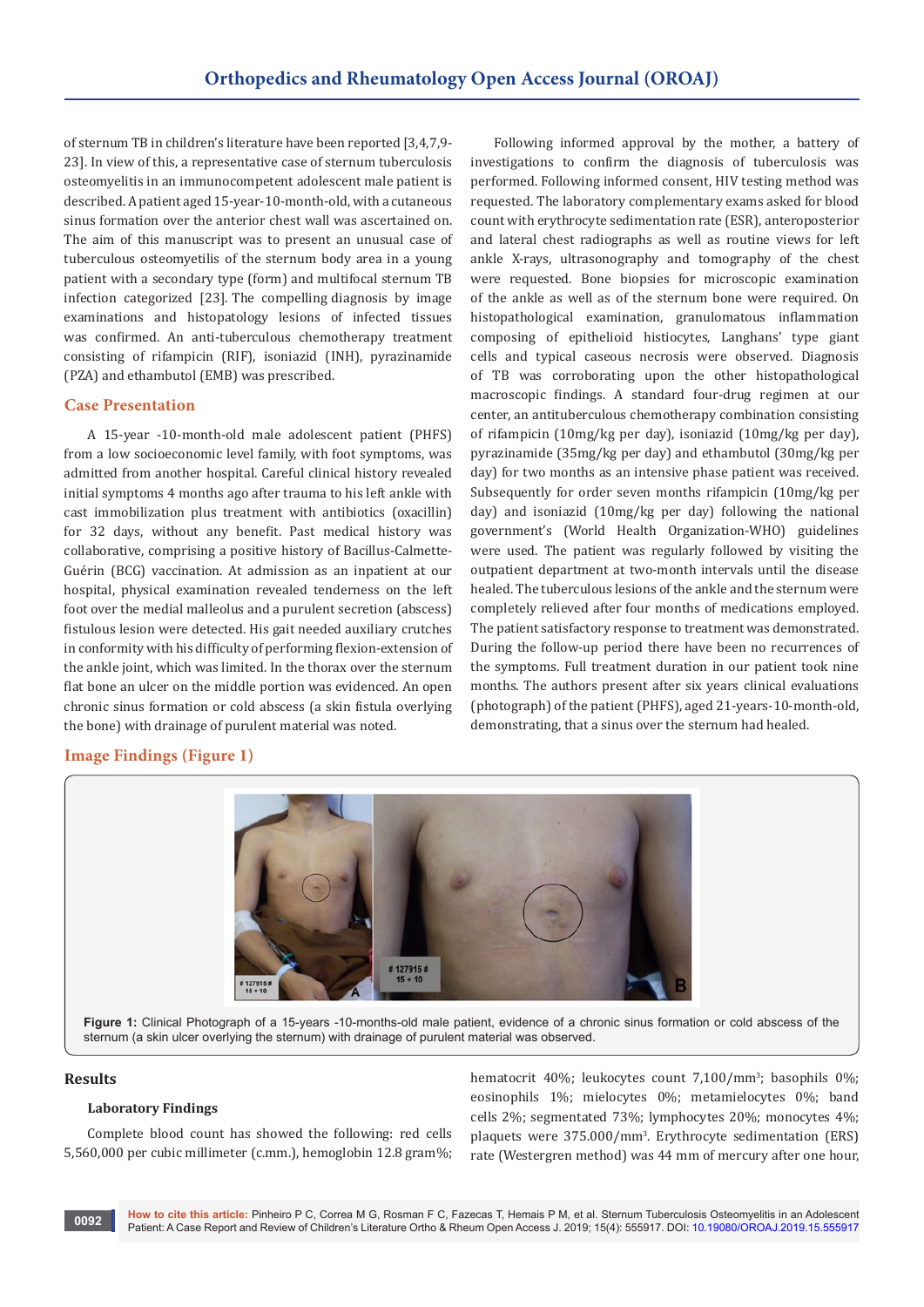which was elevated; C-reactive protein (CRP) was positive (over 20,0 mg/dl); human immunodeficiency virus (HIV) testing was negative (nonreactive). Abnormalities in urinary findings were not evident. Purified protein derivative (PPD) was observed 11 mm (positive) 48 hours after administration.

# **Roentgenographic Findings (Figures 2-7)**

#### *Ultrasonography*

Figure 4 Ultrasonography of the chest wall hypoechoic collection (low echogenicity) tracts communicating to the skin surface (cutaneous fistula) around the fourth rib arch is evidenced.



**Figure 2:** A plain chest X-ray evaluation posteroanterior incidence view, a diffuse micro nodular infiltrate, predominantly in the upper lobes of both lungs (parenchymal opacity), compatible with miliary tuberculosis is demonstrated.



**Figure 3:** A Radiograph of the left foot in lateral plantar flexion and neutral position views, showing diminution of the density (osteoporosis) of the hind foot bones. Adjacent soft tissue density thickness is presented.



Figure 4: Ultrasonography of the chest wall hypoechoic collection (low echogenicity) tracts communicating to the skin surface (cutaneous fistula) around the fourth rib arch is evidenced.

**How to cite this article:** Pinheiro P C, Correa M G, Rosman F C, Fazecas T, Hemais P M, et al. Sternum Tuberculosis Osteomyelitis in an Adolescent Patient: A Case Report and Review of Children's Literature Ortho & Rheum Open Access J. 2019; 15(4): 555917. DOI: [10.19080/OROAJ.2019.15.555917](http://dx.doi.org/10.19080/OROAJ.2019.15.555917) **<sup>0093</sup>**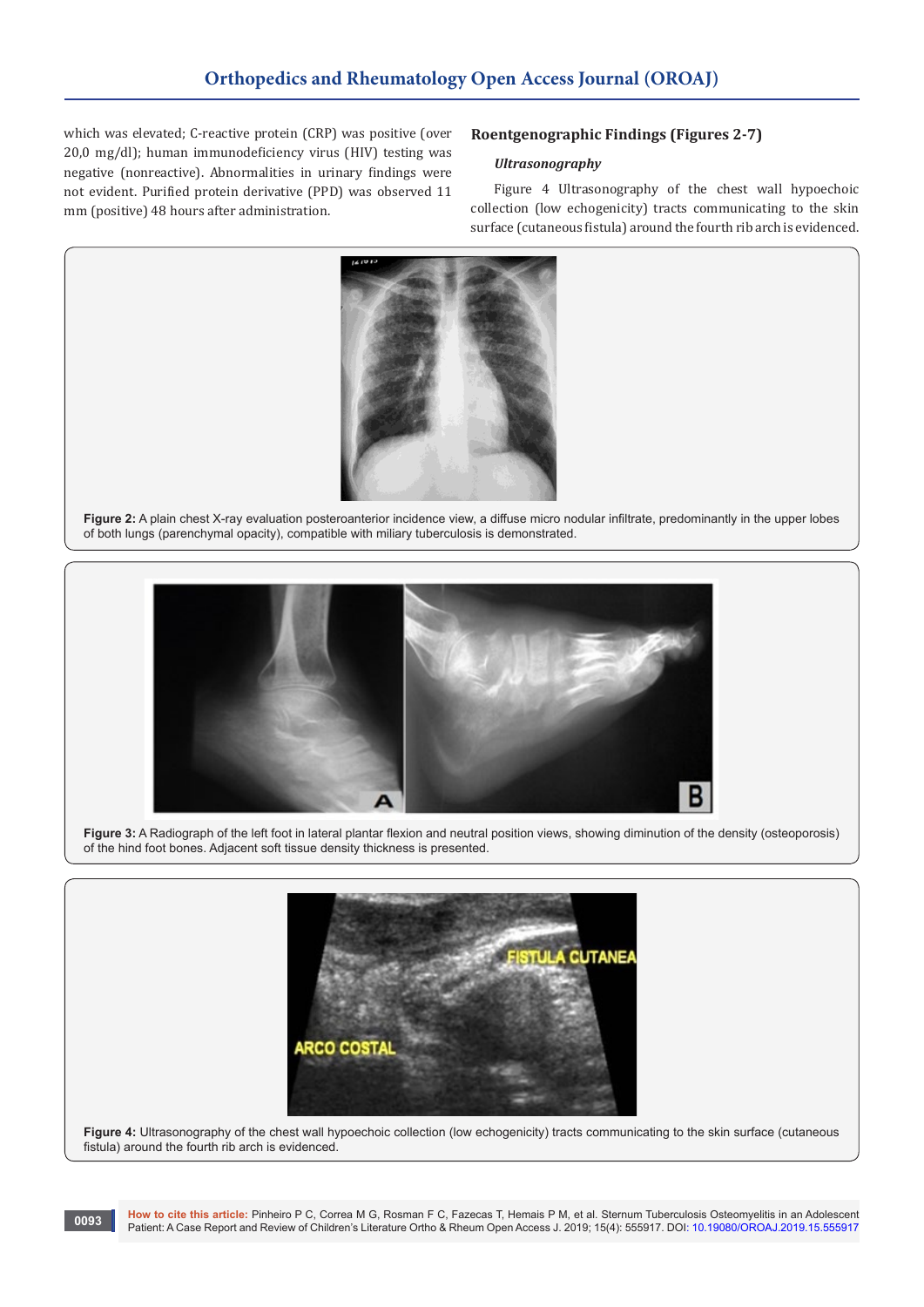

**Figure 5:** Chest computed tomography (CT) axial view of the lungs, observing small nodules displaying miliary tuberculosis was evidenced. Diffuse interstitial infiltrate reticle micro nodular in the lobes of both lungs is noted.



**Figure 6:** Computed tomography (CT) of the thorax showing bone sclerosis (dense lesion) in the body of the sternum, without mediastinal invasion is demonstrated.



Figure 7: CT reconstruction scans of the sternum in coronal and sagittal views noting lithic (erosion) areas in the inferior part of the bone (Figures 7-A, and 7-B) Reconstruction 3D, demonstrating resorption of the sternum segments of the lower part of the bone. Complete destruction of the distal third of the sternum and the upper edge of the appendice xiphoid (xiphisternum), associated with adjacent swelling of soft tissue parts with hypodense central area, osteomyelitis and abscess is suggested (Figure 7C).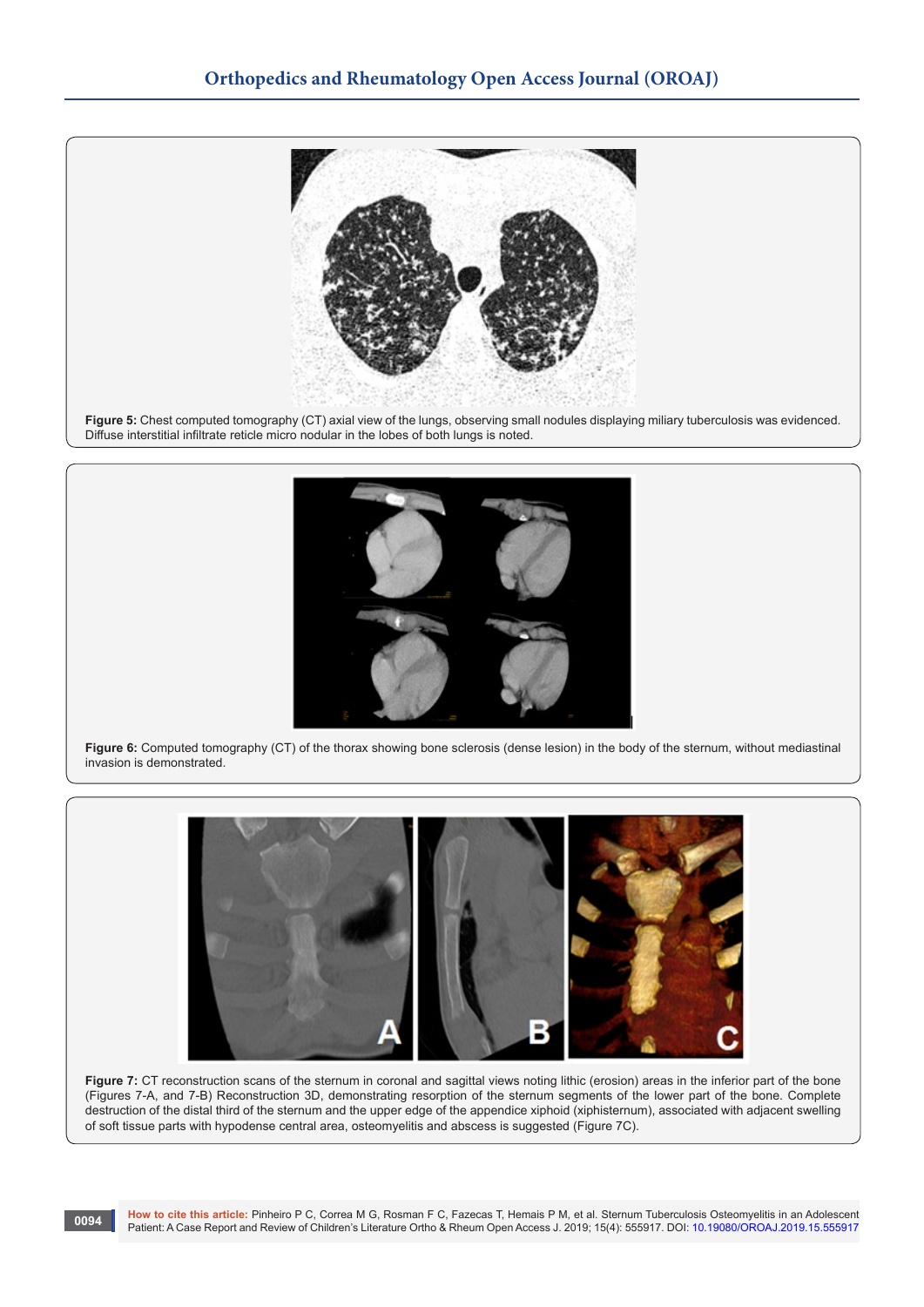## **Tomography**

**Pathological Findings (Figures 8 & 9)**



**Figure 8:** Granulomatous chronic inflammatory osteomyelitis process with epithelioid macrophages and Langhans' type multinucleated giant cells compatible with tuberculosis is observed H&E.



**Figure 9:** Chronic granulomatous inflammation with extensive caseous necrosis, by macrophages and fibroblasts is delimited. Therefore, upper blood vessels the connective tissues with sparse lymphocytes are presented H&E.

#### **Sinus Findings after Treatment (Figure 10)**



**Figure 10:** Clinical photograph, of the patient (PHFS) aged 21-years-10-month-old (follow-up of 6 years was identified), showing sinus overlying the cured sternum.

**How to cite this article:** Pinheiro P C, Correa M G, Rosman F C, Fazecas T, Hemais P M, et al. Sternum Tuberculosis Osteomyelitis in an Adolescent Patient: A Case Report and Review of Children's Literature Ortho & Rheum Open Access J. 2019; 15(4): 555917. DOI: [10.19080/OROAJ.2019.15.555917](http://dx.doi.org/10.19080/OROAJ.2019.15.555917) **<sup>0095</sup>**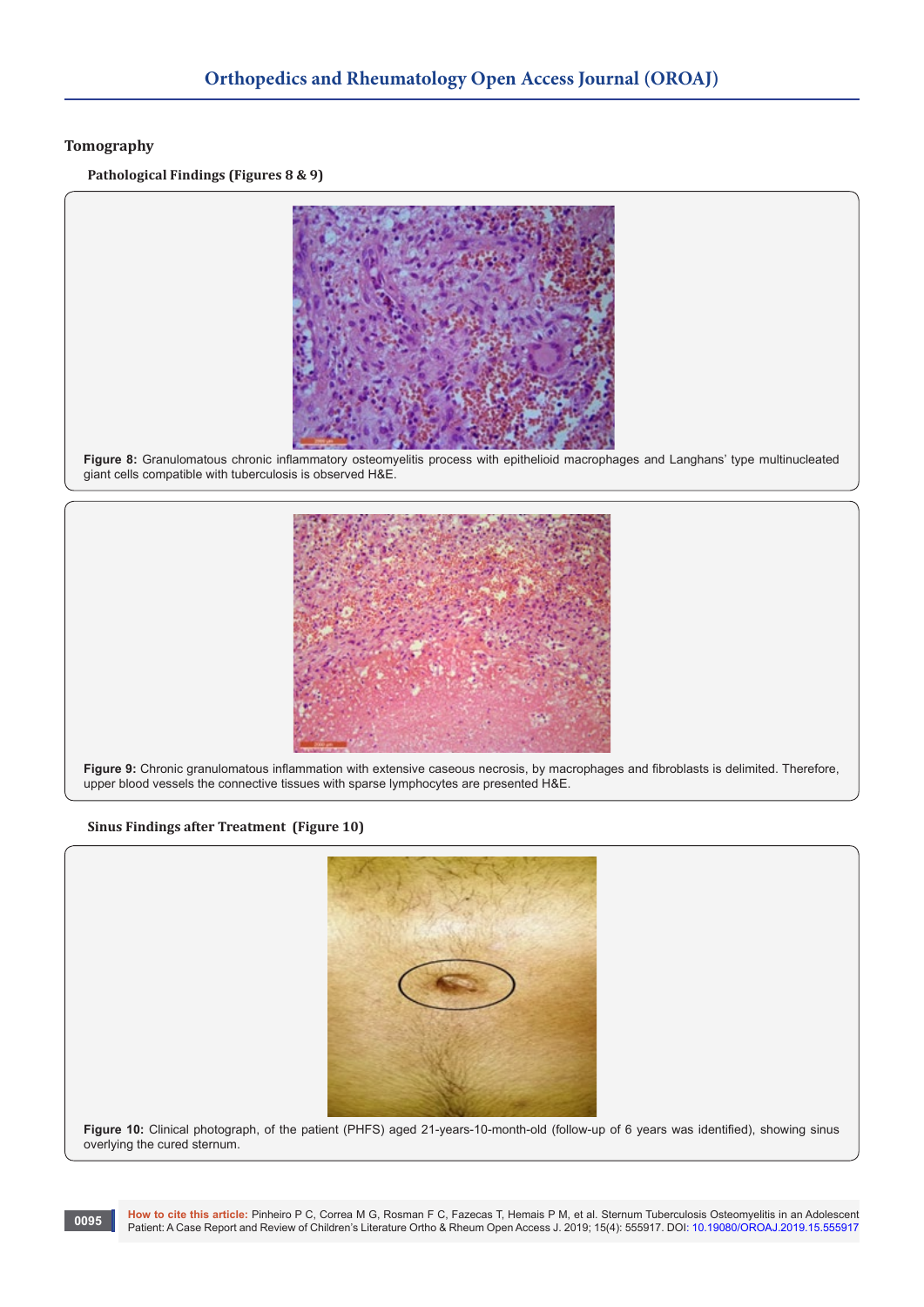#### **Discussion**

In Brazil, bone tuberculosis is more common in children and corresponds to 10% to 20% of the extrapulmonary lesions in childhood [24]. Sternum tuberculosis osteomyelitis is a rare form of flat bone afflictions among pediatric populations such as in this case [20]. Sternum TB commonly occurs by reactivation of latent focuses formed throughout the course of hematogeneous or lymphatic dissemination primary tuberculosis. Classically the disease is seen in young adults, although cases in children have been reported [11,16]. A few cases in countries where TB is endemic are described [16]. Sternum TB in pediatric patients is uncommon in the literature; a small number of articles is reported [3,4,7,9-23]. Patients with pain and swelling in the sternum bone, tuberculosis should be considered [25].

Pinheiro reported a study of the records of a series of 94 child patients diagnosed with osteoarticular TB, with only one case of sternum TB observed [22]. McLellan reviewed 20 cases of sternum TB and only two cases to be from the pediatric age group found [25]. Khan et al. [9] in his work about sternum TB, three cases in children were found. Sternum TB osteomyelitis in children, comprises less than 1% of all skeletal TB cases [5-9].

Shi-Min, predominantly in adult cases, from a total of 152 patients, 76 articles on the topic TB sternum infection have been reported. According to the pathogenesis sternum *M. tuberculosis* infections can be categorized into three types: primary, secondary and postoperative. He also ascribes into peristernal and multifocal in conformity with the extent of the lesions classified [23]. Our patient can be included into secondary and multifocal classification. As stated, gender variable Shi-Min 64.9% males and 35.1% females were found [23]. Relating to young adults, males are more common than females affected [7]. According to our study in pediatric population sternum TB literature [3,4,7,9-23], gender preferences were 72% males and 28% females. A significant gender difference between male and female pediatric sternum TB patients, among 18 articles [3,4,7,9-23], at 68 patient's studies was noted. Three patients' genders were not determined [18]. The gender percentage difference among the pediatric population, according sternum TB, is similar to that of adults.

In conformity with variable age cases regarding sternum TB children, Kato et al. [11] and Aribas et al. [13] both authors in an infant 9 months of age at presentation was reported. An average age of pediatric with sternum TB, the literature [3,4,7,9- 23], an 8-year-4-month-old was described. In our patient, aged 15-years-10- months-old, above the average, was ascertained. Esalatmanesh et al. [26] foot involvement accounts for less than 10% of cases of osteoarticular TB was described. In our patient with sternum TB osteomyelitis the symptoms of an open draining

on his left foot ankle was also observed. Alternative diagnostic techniques, Mantoux tuberculin skin test (purified protein derivative), radiographs, ultrasound and CT scans should be always included [23]. In our work, all variables mentioned above were followed.

It is hard to understand making a final diagnosis without a histological examination of the sternum tissue [20,26]. It is mandatory, for diagnosis, to secure important histological samples to certify diagnosis and provide drug sensitivity data [18]. The gold standard for diagnosis of osseous tuberculosis comprises of histological examination verification. A needle aspiration or excisional biopsy for histopathological diagnosis of sternum TB is obligatory [27]. Histopatology is the key suitable differential diagnosis to be confirmed [18]. In our case biopsy by an open excisional from the foot and the sternum bone has been done to ratify the diagnosis.

Treatment response depends on the stage when the disease was ascertained [28,29]. There is no consensus (empiric) on the optimal treatment of tuberculosis [21,30,31]. In our service, we follow World Health Organization (WHO) management for treating patients with active TB. Conservative treatment with competent antituberculous drugs in conformity with the research literature is the treatment of choice [3, 4,7,9-23] . We have the opinion that standard anti-tuberculous chemotherapy (conservative management) is a sufficient procedure for obtaining good results. Adequate combinations with anti-tubercular drugs provide satisfactory results [17]. Treatment duration in our patient was 9 months based on RIF + INH + PZA + EMB for two months plus seven months according to RIF + INH was prescribed. Complications of sternum TB include ulcer overlying the sternum (fistula formation)[9], spontaneous fractures of sternum bone [9], tuberculous soft tissue mass (abscess) into the mediastinum [16], secondary infection [29]. In our patient, a chronic sinus formation, with drainage of purulent material was noted.

#### **Differential Diagnosis**

Differential diagnosis of sternum bone lesions in children`s literature comprise parasite infections [7], actinomycosis [7,20,32], fungal diseases [7,20,32], sternum masses mimicking benign and malignant lesions [9],chest wall tumors in children [11], sarcoidosis [15,20] and acute osteomyelitis of the sternum bone [33].

#### **Conclusion**

 In conclusion, in the case of any child patient with a nonhealing ulcer or abscess in the sternum bone, reliance on physicians involved with the musculoskeletal system (infection) tuberculosis disease should be kept in mind (Figure 11).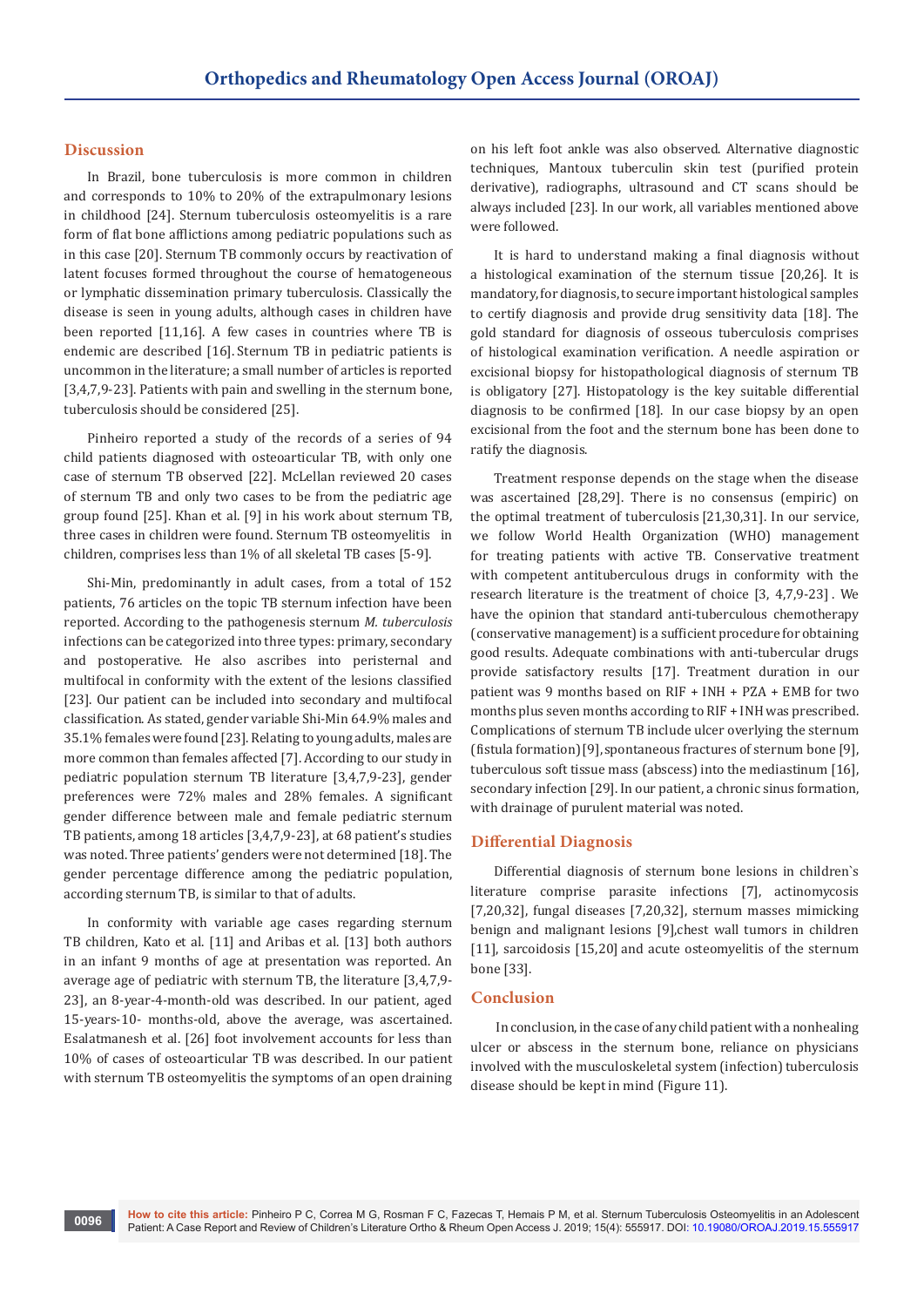

**Figure 11:** Photograph of a male infant aged 2-years-11-months-old, with sternum TB, cited in Pinheiro`s article [22].

## **Acknowledgement**

The authors wish to thank Paulo Vinicius Valladão Pinheiro, Angela Marta Marquini and Carlos Brown Scavarda for their review, advice, encouragement, and help in preparing the manuscript.

## **Ethical Approval**

The procedures in this study involving human participants was in accordance with the ethical standards of the Institutional Jesus Children Hospital Rio de Janeiro, Brazil, and with the 1964 declaration of Helsinki (DoH) and its later amendments/ clarifications have been performed. This study with under protocol nº 172/11, CAAE (Presentation Certificate for Ethical Appreciation) number 0070.0.314.000-11, approved the Research about "Skeletal tuberculosis in children".

#### **Consent**

Written informed consent from parents/guardians for publication of this report and accompanying images was obtained. Written consent on the patient´s chart registration number 73777 and 127915, Departments of orthopedic, and Radiologic Services of Jesus Children's Hospital, Rio de Janeiro, Brazil is available.

#### **Disclosure**

None of the authors received payments or services, either directly or indirectly, i.e., via his or her institution of any aspect of this work. None of the authors, or their intuition(s), have had any financial relationship, prior to submission of this work, with any entity in the biomedical arena that could be perceived to influence or have the potential to influence what is written in this article. Also, no author has had any other relationships, or has engaged in any other activities, that could perceive to influence or have the potential to influence what is written in this work.

#### **References**

- 1. [Rubin SA \(1995\) Tuberculosis: captain of these men of death. Radiol](https://www.ncbi.nlm.nih.gov/pubmed/7610235)  [Clin North Am 33\(4\): 619-639.](https://www.ncbi.nlm.nih.gov/pubmed/7610235)
- 2. Vaughn RT (1918) Acute osteomyelitis of the sternum: Woody Presternal Phlegmon: osteotomy and drainage. Surg Clin of Chicago 2(2): 253-262.
- 3. Kremer W, Wiese O (1936) Tuberculosis de los huesos y articulaciones, Editorial Labor, S.A. Barcelona: Editorial Labor, SA, Barcelona, Spain.
- 4. Olmos VS (1948) Skeletal Tuberculosis, The Williams & Wilkins Company. The Williams & Wilkins Company, Baltimore, Maryland.
- 5. [Boorugu HK, Chrispal A, Thomas EM \(2009\) Sternal tuberculous](https://www.ncbi.nlm.nih.gov/pubmed/20349757)  [osteomyelitis presenting as a pulsatile swelling. Indian J Tuberc 56:](https://www.ncbi.nlm.nih.gov/pubmed/20349757)  [154-156.](https://www.ncbi.nlm.nih.gov/pubmed/20349757)
- 6. [Saifudheen K, Anoop TM, Mini PN, Ramachandran M, Jabbar PK, et al.](https://www.ijidonline.com/article/S1201-9712(09)00157-X/pdf)  [\(2010\) Primary tubercular osteomyelitis of the sternum. Int J Infect](https://www.ijidonline.com/article/S1201-9712(09)00157-X/pdf)  [Dis 14: 164-166.](https://www.ijidonline.com/article/S1201-9712(09)00157-X/pdf)
- 7. [Haynes W, Govender S \(2000\) Tuberculosis of the sternum in patients](http://www.scielo.org.za/scielo.php?script=sci_arttext&pid=S1681-150X2010000300005)  [with infective spondylitis. SA Orthopaed J Spring 26-30.](http://www.scielo.org.za/scielo.php?script=sci_arttext&pid=S1681-150X2010000300005)
- 8. [Singh S, Nagaraj C, Khare GN, Kumaraswamy V \(2011\) Multicentric](https://www.ncbi.nlm.nih.gov/pubmed/22006175)  [tuberculosis at two rare sites in a immunocompetent adult. J Orthop](https://www.ncbi.nlm.nih.gov/pubmed/22006175)  [Traumatol 12\(4\): 223-225.](https://www.ncbi.nlm.nih.gov/pubmed/22006175)
- 9. [Khan SA, Varshney MK, Hasan AS, Kumar A, Trikha V \(2007\)](https://www.ncbi.nlm.nih.gov/pubmed/17613511)  [Tuberculosis of the sternum: A clinical study. J Bone Joint Surg Br](https://www.ncbi.nlm.nih.gov/pubmed/17613511)  [89\(6\): 817-820.](https://www.ncbi.nlm.nih.gov/pubmed/17613511)
- 10. [Ali WM, Beg MH, Rashid M, Zafar U, Abbas SN \(2008\) An experience](https://www.ncbi.nlm.nih.gov/pubmed/18382803)  [with a rare diagnosis of isolated tuberculosis of sternum at JNMC](https://www.ncbi.nlm.nih.gov/pubmed/18382803)  [Hospital, Aligarh, India. Saidi Med J 29: 580-583.](https://www.ncbi.nlm.nih.gov/pubmed/18382803)
- 11. [Kato Y, Horikawa Y, Nishimura Y, Shimoda H, Shigeto E, et al. \(2000\)](https://www.ncbi.nlm.nih.gov/pubmed/11195244)  [Sternal tuberculosis in a 9-month-old infant after BCG vaccination.](https://www.ncbi.nlm.nih.gov/pubmed/11195244)  [Acta Paediatr 89\(12\): 1495-1497.](https://www.ncbi.nlm.nih.gov/pubmed/11195244)
- 12. [Shah J, Patkar D, Parikh B, Parmar H, Varma R, et al. \(2000\) Tuberculosis](https://www.ncbi.nlm.nih.gov/pubmed/11026712)  [of the sternum and clavicle: Imaging findings in 15 patients. Skeletal](https://www.ncbi.nlm.nih.gov/pubmed/11026712)  [Radiol 29\(8\): 447-453.](https://www.ncbi.nlm.nih.gov/pubmed/11026712)
- 13. [Aribas OK, Kanat F, Gomus N, Turk E \(2002\) Cold abscess of the chest](https://www.ncbi.nlm.nih.gov/pubmed/11825754)  [wall as an unusual complication of BCG vaccination. Eur J Cardiothorac](https://www.ncbi.nlm.nih.gov/pubmed/11825754)  [Surg 21\(2\): 352-354.](https://www.ncbi.nlm.nih.gov/pubmed/11825754)